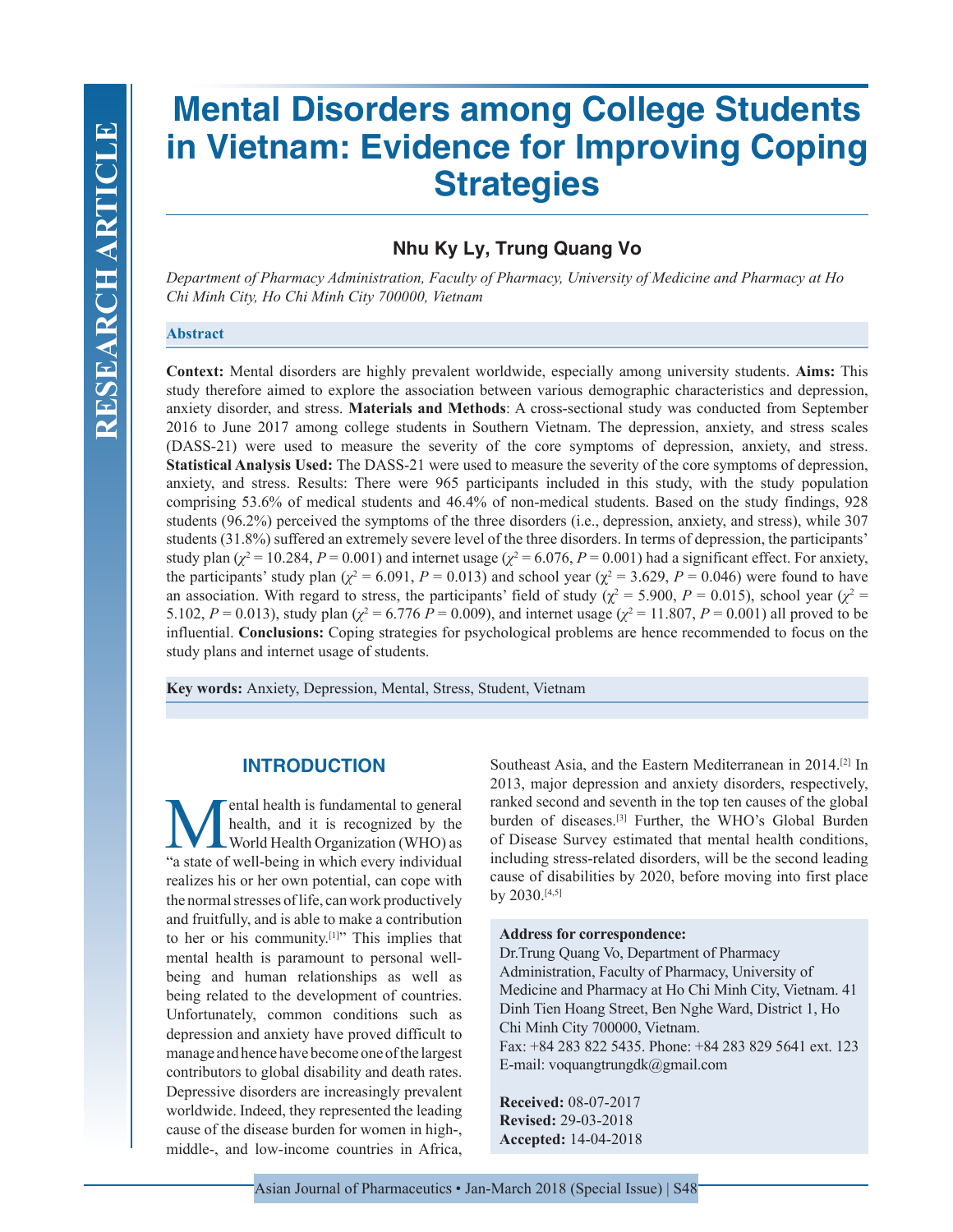Despite the recognized impacts of depression, anxiety, and stress on various facets of life, the budget allocated for mental health around the world remains disproportionate to the associated burden.<sup>[6]</sup> As a result, the WHO has reported that between 76% and 85% of people with severe mental health disorders receive no treatment for their conditions. In Vietnam, per 100,000 residents, there are only 0.68 mental health professionals but 1991.<sup>[7]</sup> Mental disorder is related to disability-adjusted life years.<sup>[6]</sup> Even more concerning, a large-scale study conducted in the United Kingdom involving 16,460 undergraduate students revealed that at no time during university did the participants' psychological distress falls to pre-admission levels.[8] In Canada, 88.8% of undergraduate students were found to be feeling generally overwhelmed, while 70% of students in Pakistan reported relating to the symptoms of depression, and numerous statistics from China, Hong Kong, Thailand, and other Asian countries have provided an explicit warning about mental disorders in campus environments. [9-12] The high estimates regarding the prevalence of mental illness among college students may be due to difficulties in adapting to a new environment, taking responsibility for one's private life, achieving personal targets, and solving problems independently, without family support.[13-15] A large number of prior studies have demonstrated the relationship between mental health and various sociodemographic factors.[9,16,17]

It must also be recognized that studying at Vietnamese universities is frequently associated with a high level of pressure, high academic demands, and complex emotional changes during the transition to university.[18] In addition to transitional difficulties, Vietnamese students may suffer from excessive workloads, fear of academic failure, and challenges stemming from relatives' expectations. Therefore, the WHO has recommended that Vietnam combines psychological health within the primary health-care setting in the interests of internal consistency.[19] The main practical challenge concerns the fact that it is not possible to apply the available strategies used in developed countries in the Vietnamese context due to differences in culture, clinicians' bias and stereotyping, society service settings, and primary care or social misconceptions, which all have huge impacts on mental health.[20] Therefore, the present study aimed to (a) estimate the prevalence of depression, anxiety, and stress disorders among undergraduate students in Southern Vietnam, (b) analyze the correlation between various demographics and the level of mental illness, and (c) identify the factor(s) most responsible for each disorder and then orientate effective interventions.

## **MATERIALS AND METHODS**

#### **Study design and target population**

This research study was designed as a cross-sectional descriptive analysis of mental disorders among college students in Southern Vietnam. The study was conducted from September 2016 to June 2017.

#### **Data collection**

Our sampling procedure was designed based on the depression, anxiety, and stress scales (DASS-21), and it was conducted in a two-stage process using a questionnaire administered online through Kwik Surveys. During the first stage (which was considered to be the test stage), 117 undergraduate students were invited to participate in a test group and help to evaluate the intelligibility of the study instrument's language following translation. Their responses formed the basis for any necessary modifications, and they were used to check the reliability and validity of the questionnaire among undergraduate students. Next, the completed questionnaire was launched online in January 2017 and made available to the public for 1 month. The data collection process was carried out after the examination period so that academic stress would not affect the responses given by the students. All college students were eligible to participate in the study, and participation was entirely voluntary and anonymous. Some 1,137 students submitted responses, although only 965 questionnaires were found to be valid for the purposes of this study. Among the 168 excluded questionnaires, 77 replies were incomplete, nine were duplicates, and 73 were in an incorrect format. One advantage of choosing electronic administration was that the scoring was automated and available for the participants immediately after they submitted their responses.

#### **Instruments**

#### *Reliability test*

Although the reliability of the DASS-21 has been tested in previous studies, none of those studies involved Vietnamese undergraduate students. In this study, internal consistency was examined for each subscale and then measured using Cronbach's alpha coefficient value. The testing process involving 117 volunteer students demonstrated the following results: Depression (Cronbach's  $\alpha$  = 0.90), anxiety (Cronbach's  $\alpha$  = 0.84), stress (Cronbach's  $\alpha$  = 0.80), and the overall report, which included all the items, (Cronbach's  $\alpha$  = 0.93). The statistical analysis not only indicated good internal consistency between the questions but also proved that no removal of any question could increase the total Cronbach's value. In other words, every item contributed to the general result so that no adjustment was needed. Such a result was completely consistent with the validation test performed in a previous study in Vietnam.[21] Based on these high estimates, the questionnaire is considered to be both stable and consistent.

#### *Validity test*

To date, there are 45 translations available for public download on the official DASS website, including a Vietnamese version translated by Tung Pham *et al*. [22] In the present study, a validity test was performed on their translated questionnaire to determine whether the target population is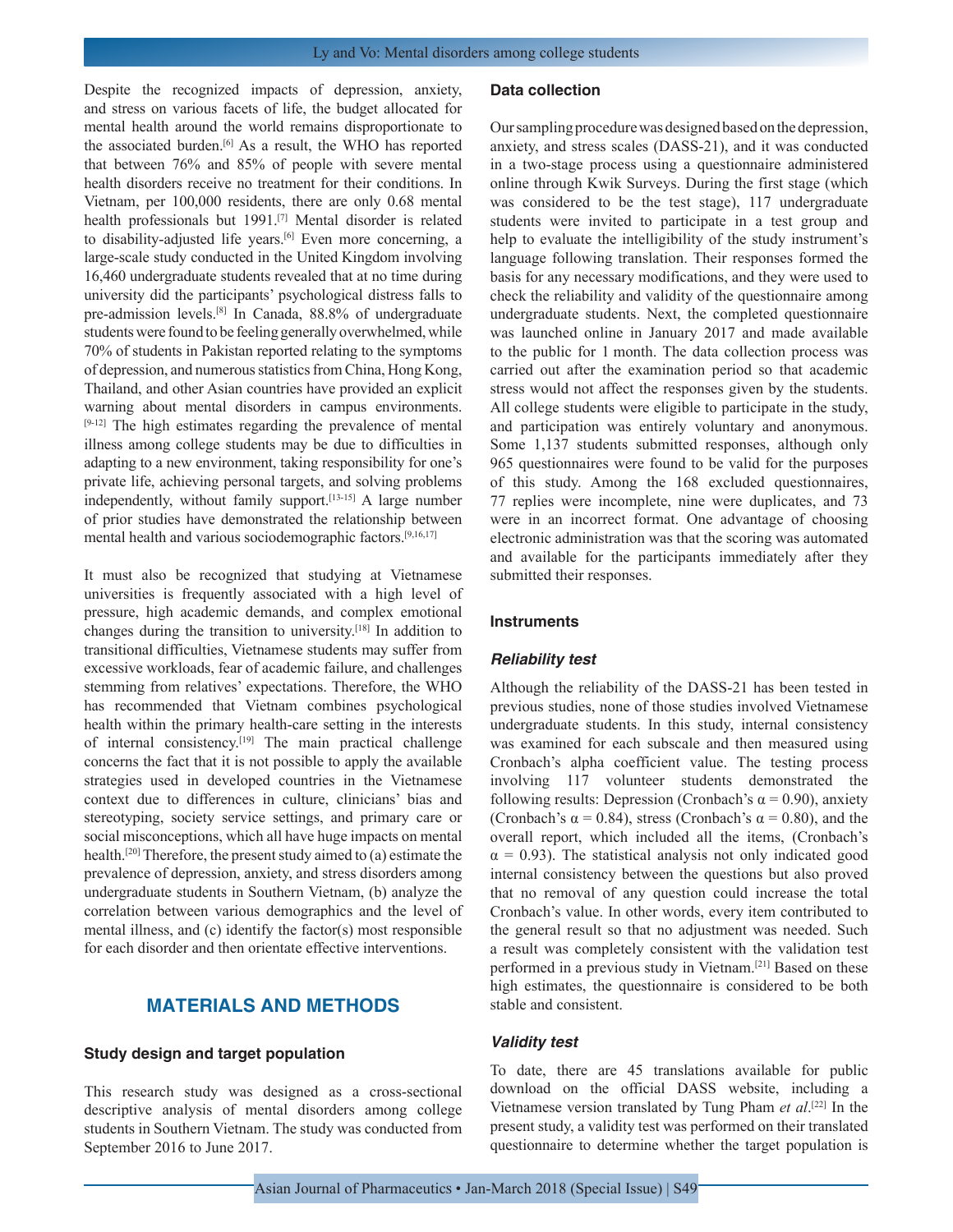capable of understanding the items and responding to them in an unbiased way. With the 117 participants in the test group, exploratory factor analyses were carried out to identify the dimensionalities of each scale. As shown in Table 1, each subscale presented only one significant dimension, which means that all seven questions associated with depression only contributed to one single factor (considered to be depressive symptoms) rather than presenting for anything else. Similarly, the seven questions associated with anxiety together support anxiety illness, while the stress-related questions only indicate the stress status. Therefore, no adjustments were needed.

#### **Scoring and interpretation of the DASS-21**

The DASS-21 requires the students to rate each item based on the frequency of symptoms experienced over the previous week. There are four point levels, namely, "0" for students who did not experience the symptoms at all, "1" for students to whom the symptoms sometimes applied, "2" for those to whom the symptoms often applied, and "3" for the remaining students to whom the symptoms almost always applied.<sup>[23]</sup> Each question was initially coded by the letter D (depression), A (anxiety), or S (stress) to indicate which scale it belongs to. The sum of the scores for the identified questions in each scale was multiplied by two and then compared to the scoring scale to identify the level of disorder. Although the DASS-21 can be used by individuals, the interpretation should be made by an appropriately qualified health professional, for example, a clinical psychologist.

#### **Data analysis**

The raw data from the online survey were summarized and analyzed using SPSS software (version 22.0). Based on the scoring scale of the DASS-21, the three levels of normal, mild, and moderate were categorized into the

first group, which was referred to as "absent," while the two remaining levels (severe and extremely severe) were gathered into a second group referred to as "present." In this study, descriptive statistics were used to summarize the sociodemographic characteristics and mental health status of the 965 participants. They were expressed in frequencies and percentages. Then, the association between the demographic factors and mental health was investigated using Chisquared tests. Odds ratio (OR) was calculated to show up the prevalence of sick student in each group. Analytical results with a *P* value or significant value of 0.05 or less were considered to be statistically significant. After estimating the influence level of each factor, all significant items were entered into a logistic regression. The equation used in this analysis will be applied with regard to the mental health prognosis of undergraduate students.

#### **Ethical approval**

The study protocol was approved by the University of Medicine and Pharmacy at Ho Chi Minh City.

## **RESULTS**

#### **Sociodemographic characteristics**

Table 2 presents the seven investigated demographic characteristics, which consisted of three academic-related items and four habitual items. Among the 965 respondents, there were 517 (53.6%) medical students and 448 (46.4%) non-medical students. Of these, 26.4% were in their 1<sup>st</sup> and 2nd years of study, while the remaining 73.6% were seniors. With regard to study habits, 494 participants (51.2%) reported that they had a weekly study plan, while the others (48.8%) did not make a plan for the week. The duration

| Table 1: Factors' loading values in the validity test of the DASS-21 |      |                                                                 |                                                              |                                      |      |  |  |
|----------------------------------------------------------------------|------|-----------------------------------------------------------------|--------------------------------------------------------------|--------------------------------------|------|--|--|
| <b>Depression</b><br>$(KMO=0.88,$ significant<0.05, FE=4.35)         |      | <b>Anxiety</b><br>$(KMO=0.73,$ significant<0.05,<br>$FE = 3.56$ | <b>Stress</b><br>(KMO=0.78, significant<0.05,<br>$FE = 3.21$ |                                      |      |  |  |
| Question                                                             | FL.  | Question                                                        | FL.                                                          | <b>Question</b>                      | FL.  |  |  |
| Q3. No positive feeling                                              | 0.81 | Q2. Dry mouth                                                   | 0.55                                                         | Q1. Hard to wind down                | 0.63 |  |  |
| Q5. No initiative                                                    | 0.85 | Q4. Breathing difficulty                                        | 0.70                                                         | Q6. Overreact                        | 0.74 |  |  |
| Q10. Expect nothing                                                  | 0.76 | Q7. Trembling                                                   | 0.69                                                         | Q8. Nervous energy                   | 0.66 |  |  |
| Q13. Downhearted, blue                                               | 0.73 | Q9. Panic. make fool of<br>self                                 | 0.65                                                         | Q11. Agitated                        | 0.72 |  |  |
| Q <sub>16</sub> . Unable to become<br>enthusiastic                   | 0.69 | Q15. Close to panic                                             | 0.81                                                         | Q <sub>12</sub> . Difficult to relax | 0.74 |  |  |
| Q <sub>17</sub> . Not worth much                                     | 0.87 | Q <sub>19</sub> . Action of heart                               | 0.76                                                         | Q14. Intolerant of<br>delays         | 0.63 |  |  |
| Q21. Life meaningless                                                | 0.79 | Q20. Scared without<br>reason                                   | 0.80                                                         | Q18. Touchy                          | 0.62 |  |  |

FE: Factor's eigenvalue, FL: Factor loading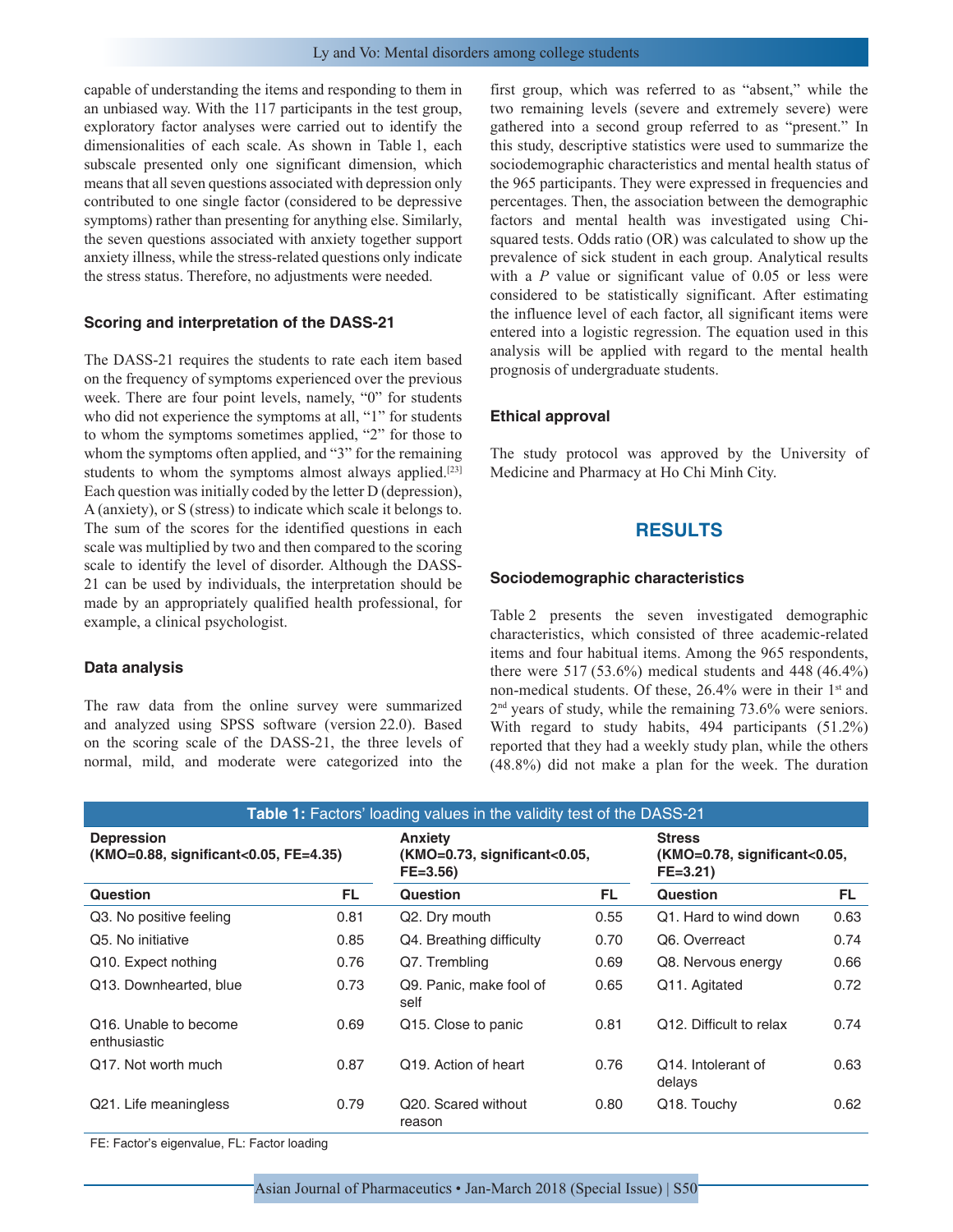spent using the internet also differed among the students, with 45.4% using it for 5 h or more daily and 54.6% using it for <5 h per day. The number of students living in a dormitory or shared room was 570, accounting for 59.1% of the sample, while 395 reported living in a house, accounting for 40.9%. According to the statistics presented in Table 2, the difference in proportion between the students who did not have a part-time job ( $n = 613, 63.5\%$ ) and those who had a part-time job  $(n = 352, 36.5\%)$  was nearly two-fold. The majority of the 965 participants did not drink beer or wine (*n* = 696, 72.1%), with only 269 students (27.9%) reporting that they drank.

#### **Prevalence of mental illness**

Table 3 displays the severity distribution of the investigated mental disorders. The five levels of illness were classified into two groups, namely, "absent" and "present," so that we could easily distinguish students who suffered obvious illness symptoms from others exhibiting vivid signals. Unforunately, more than 90% of participants expressed symptoms associated with all three disorders, and most of them were at the severe or extremely severe level. More specifically, some 98.6%, 99.4%, and 96.9% of students, respectively, perceived the symptoms of stress, anxiety disorder, and depression. In particular, the number of students suffering an

| Table 2: Sociodemographic characteristics of the<br>students ( $n=965$ , $n$ [%]) |            |  |  |  |
|-----------------------------------------------------------------------------------|------------|--|--|--|
| <b>Characteristic</b>                                                             | Value (%)  |  |  |  |
| Field of study                                                                    |            |  |  |  |
| Medical student                                                                   | 517 (53.6) |  |  |  |
| Non-medical student                                                               | 448 (46.4) |  |  |  |
| School year                                                                       |            |  |  |  |
| 1 <sup>st</sup> and 2 <sup>nd</sup> year                                          | 255 (26.4) |  |  |  |
| Other years                                                                       | 710 (73.6) |  |  |  |
| Study plan                                                                        |            |  |  |  |
| Weekly plan                                                                       | 494 (51.2) |  |  |  |
| Monthly annual or no plan                                                         | 471 (48.8) |  |  |  |
| Internet usage (hours per day)                                                    |            |  |  |  |
| $<$ 5                                                                             | 527 (54.6) |  |  |  |
| $\geq 5$                                                                          | 438 (45.4) |  |  |  |
| Living place                                                                      |            |  |  |  |
| House                                                                             | 395 (40.9) |  |  |  |
| Shared room or dormitory                                                          | 570 (59.1) |  |  |  |
| Part-time work                                                                    |            |  |  |  |
| Yes                                                                               | 352 (36.5) |  |  |  |
| <b>No</b>                                                                         | 613 (63.5) |  |  |  |
| Drinking beer                                                                     |            |  |  |  |
| Yes                                                                               | 269 (27.9) |  |  |  |
| No                                                                                | 696 (72.1) |  |  |  |

extremely severe level of anxiety disorder was significantly high (*n* = 827), accounting for some 85.7% of the sample. In addition, the high mean scores for the three mental illnesses represented strong evidence of the poor state of mental health within the university environment.

## **Independent association between the demographic characteristics and each mental health disorder**

Table 4 clearly displays the impact of the demographic characteristics on the students' mental health. With regard to depression, there were two significant associations observed between the level of the illness's presence and demographic factors. The first demographic factor was the students' study  $plan (P=0.001, \chi^2=10.284)$ , while the second was the duration time of spent using the internet ( $P = 0.014$ ,  $\chi^2 = 6.076$ ). In more detail, the ratio between depression being perceived and depression not being perceived was 75.9 (98.7/1.3) among the students who did not have a weekly study plan and 19.4 (95.1/4.9) among the students who made a plan for the week. As a result, the OR was 3.9 (obtained by dividing 75.9 by 19.4), which showed that the risk of developing depressive disorder in students without weekly study plans was 4 times higher than that for students with weekly plans. By means of similar calculations, the OR between students using the internet for more than 5 h and students using the internet for <5 h was 2.8, which indicated that depression appeared more frequently in students who spent more time on the internet. The five remaining personal characteristics were found to have no association with mental health.

When repeating the analysis in terms of stress, the strong correlation between the prevalence of the presence of illness and four demographic factors, namely, the study plan  $(P =$ 0.009,  $\chi^2$  = 6.776) ( $\chi^2$ : Chi-square), internet usage (*P* = 0.001,  $\chi^2$  = 11.807), field of study (*P* = 0.015,  $\chi^2$  = 5.900), and school year  $(P = 0.027, \chi^2 = 5.102)$  was noted. In particular, all the students who used the internet for more than 5 h per day and all the  $1<sup>st</sup>$  or  $2<sup>nd</sup>$  year students presented with symptoms of stress disorder. Among the two groups, the  $\chi^2$  values were calculated using Fisher's exact two-tailed test. Both the two OR values of perceived stress between the non-medical students and medical students and between the students with weekly plans and those without weekly plans were considerably high (5.3 and 5.8, respectively). These numbers convincingly indicated a more severe risk of suffering stress among the respondents who were non-medical, junior, did not have a weekly study plan and used the internet for more than 5 h daily. The other individual factors appeared to not be relevant to psychological disorders. Finally, considering anxiety, only one sociodemographic factor proved to be statistically significantly associated with the prevalence of the presence of illness. That factor was the study plan, with *χ*2 = 6.091, *P* = 0.021, and OR = 8.7.

In brief, the demographic factors seen to influence the students' psychiatric health were study plans (impact on three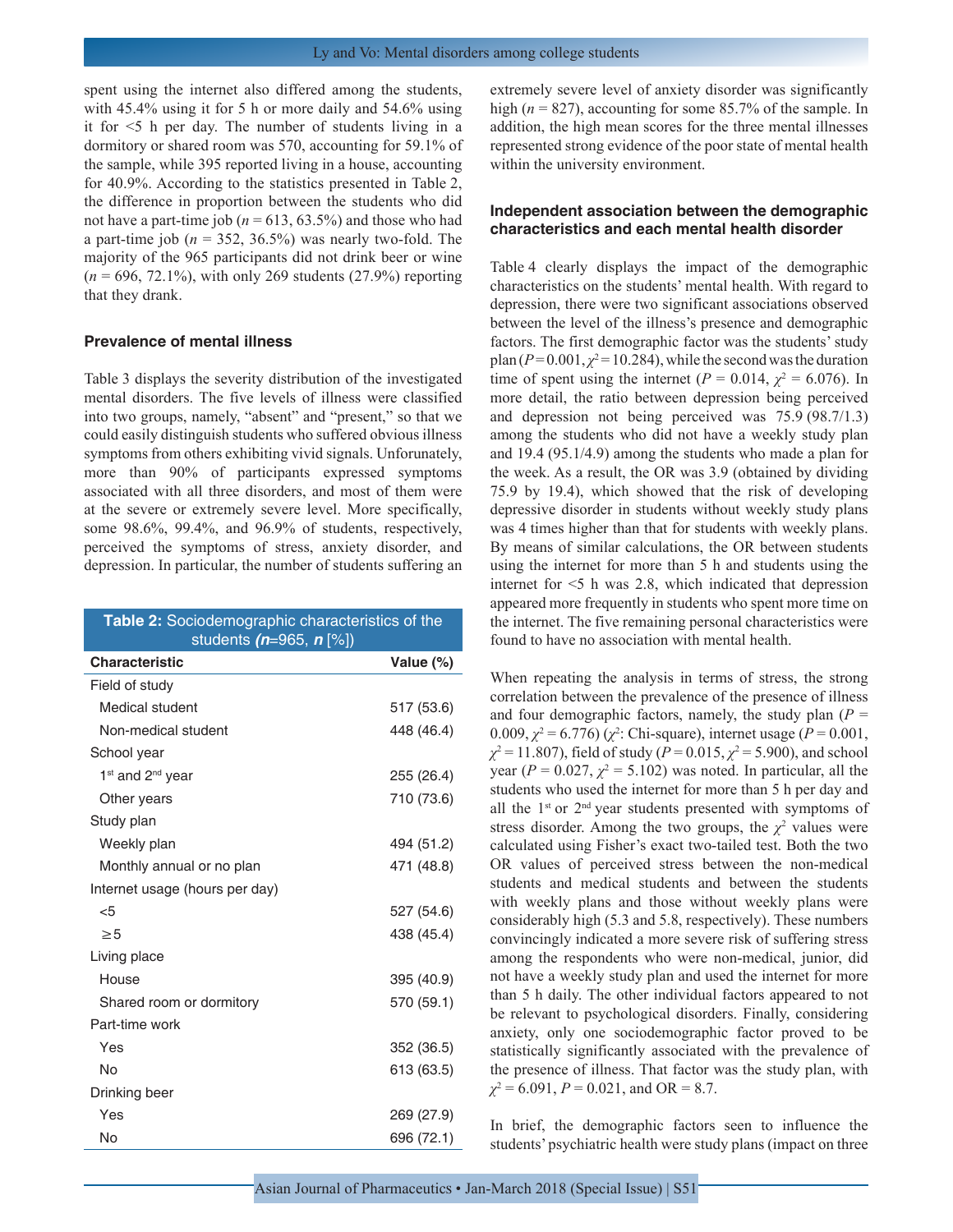## Ly and Vo: Mental disorders among college students

|                         |               | <b>Table 3:</b> Severity levels of the stress, anxiety, and depression scores $(n=965, n \le 1)$ |                   |
|-------------------------|---------------|--------------------------------------------------------------------------------------------------|-------------------|
| <b>Severity level</b>   | <b>Stress</b> | <b>Anxiety</b>                                                                                   | <b>Depression</b> |
|                         | Value $(\%)$  | Value $(\%)$                                                                                     | Value $(\%)$      |
| Absent                  | 14(1.4)       | 10(1.0)                                                                                          | 30(3.1)           |
| Normal                  | 7(0.7)        | 4(0.4)                                                                                           | 30(3.1)           |
| Mild                    | 7(0.7)        | 6(0.6)                                                                                           | 0(0.0)            |
| Present                 | 951 (98.6)    | 955 (99.4)                                                                                       | 935 (96.9)        |
| Moderate                | 77 (8.0)      | 17(1.8)                                                                                          | 204 (21.1)        |
| Severe                  | 353 (36.6)    | 111 (11.5)                                                                                       | 303 (31.4)        |
| <b>Extremely severe</b> | 521 (54.0)    | 827 (85.7)                                                                                       | 428 (44.4)        |
| Mean score $(\pm SD)$   | 16.8(3.4)     | 13.5(3.8)                                                                                        | 13.6(4.7)         |
| Level of mean score     | Severe or     | Extremely                                                                                        | Severe or         |
|                         | more          | severe                                                                                           | more              |

| Table 4: Impact of sociodemographic characteristics on mental disorders |                                            |                                |  |  |                                 |                |             |                                                       |                      |             |  |
|-------------------------------------------------------------------------|--------------------------------------------|--------------------------------|--|--|---------------------------------|----------------|-------------|-------------------------------------------------------|----------------------|-------------|--|
| Variable                                                                |                                            | <b>Depression</b>              |  |  |                                 | <b>Anxiety</b> |             |                                                       | <b>Stress</b>        |             |  |
|                                                                         | <b>Present</b><br>$n$ (%)                  | Absent P value OR**<br>$n$ (%) |  |  | <b>Present</b><br>$n$ (%)       | $n$ (%)        |             | Absent P value OR** Present n (%) Absent P value OR** | $n$ (%)              |             |  |
| Field of study                                                          |                                            |                                |  |  |                                 |                |             |                                                       |                      |             |  |
| Medical<br>students                                                     | 496 (95.9)                                 |                                |  |  | 21 (4.1) 0.067 2.065 509 (98.5) | 8(1.5)         | 0.117 3.505 | 505 (97.7)                                            | 12 (2.3) 0.015 5.299 |             |  |
| Non-medical<br>students                                                 | 448 (98.0)                                 | 9(2.0)                         |  |  | 446 (99.6)                      | 2(0.4)         |             | 446 (99.6)                                            | 2(0.4)               |             |  |
| School year                                                             |                                            |                                |  |  |                                 |                |             |                                                       |                      |             |  |
| First and<br>second year                                                | 251 (98.4)                                 | 4(1.6)                         |  |  | $0.099$ $0.419$ $255$ (100)     | 0(0.0)         | 0.071       | 255 (100.0)                                           | 0(0.0)               | 0.027       |  |
| Other years                                                             | 684 (96.3) 26 (3.7)                        |                                |  |  | 700 (98.6)                      | 10(1.4)        |             | 696 (98.0)                                            | 14(2.0)              |             |  |
| Study plan                                                              |                                            |                                |  |  |                                 |                |             |                                                       |                      |             |  |
| Weekly plan                                                             | 470 (95.1) 24 (4.9) 0.001 3.957 485 (98.2) |                                |  |  |                                 | 9(1.8)         | 0.021 8.722 | 482 (97.6)                                            | 12(2.4)              | 0.009 5.838 |  |
| Monthly or<br>annual plan                                               | 465 (98.7)                                 | 6(1.3)                         |  |  | 470 (99.8)                      | 1(0.2)         |             | 469 (99.6)                                            | 2(0.4)               |             |  |
| Living place                                                            |                                            |                                |  |  |                                 |                |             |                                                       |                      |             |  |
| House                                                                   | 282 (97.9)                                 | 6(2.1)                         |  |  | 0.231 0.579 286 (99.3)          | 2(0.7)         | 0.732 0.585 | 286 (99.3)                                            | 2(0.7)               | 0.251 0.388 |  |
| Shared room<br>or dormitory                                             | 653 (96.5)                                 | 24(3.5)                        |  |  | 669 (98.8)                      | 8(1.2)         |             | 665 (98.2)                                            | 12(1.8)              |             |  |
| Part-time work                                                          |                                            |                                |  |  |                                 |                |             |                                                       |                      |             |  |
| Yes                                                                     | 337 (95.7)                                 |                                |  |  | 15 (4.3) 0.118 1.774 347 (98.6) | 5(1.4)         | 0.510 1.752 | 345 (98.0)                                            | 7(2.0)               | 0.290 1.757 |  |
| No                                                                      | 598 (97.6)                                 | 15(2.4)                        |  |  | 608 (99.2)                      | 5(0.8)         |             | 606 (98.9)                                            | 7(1.1)               |             |  |
| Drinking beer or wine                                                   |                                            |                                |  |  |                                 |                |             |                                                       |                      |             |  |
| Yes                                                                     | 264 (98.1)                                 | 5(1.9)                         |  |  | 0.164 0.508 267 (99.3)          | 2(0.7)         | 0.735 0.644 | 266 (98.9)                                            | 3(1.1)               | 0.768 0.702 |  |
| No                                                                      | 671 (96.4)                                 | 25(3.6)                        |  |  | 688 (98.9)                      | 8(1.1)         |             | 685 (98.4)                                            | 11(1.6)              |             |  |
| Internet usage (hours per day)                                          |                                            |                                |  |  |                                 |                |             |                                                       |                      |             |  |
| 5                                                                       | 504 (95.6)                                 |                                |  |  | 23 (4.4) 0.014 2.809 519 (98.5) | 8(1.5)         | 0.123 3.356 | 513 (97.3)                                            | 14(2.7)              | 0.001       |  |
| $\geq 5$                                                                | 431 (98.4)                                 | 7(1.6)                         |  |  | 436 (99.5)                      | 2(0.5)         |             | 438 (100.0)                                           | 0(0.0)               |             |  |
| $P_{\text{present2}}$<br>$P_{present1}$                                 |                                            |                                |  |  |                                 |                |             |                                                       |                      |             |  |

 $P^*$ : Fisher's exact two-tailed test,  $*$   $*$   $\text{OR}$  =  $\frac{\text{presenc}}{\text{P}_{\text{absent2}}}$ P present2 absent2 present1 absent1

disorders), internet usage (impact on depression and stress), and field of study and school year (impact on stress), whereas the remaining factors did not have an impact on the students' mental status.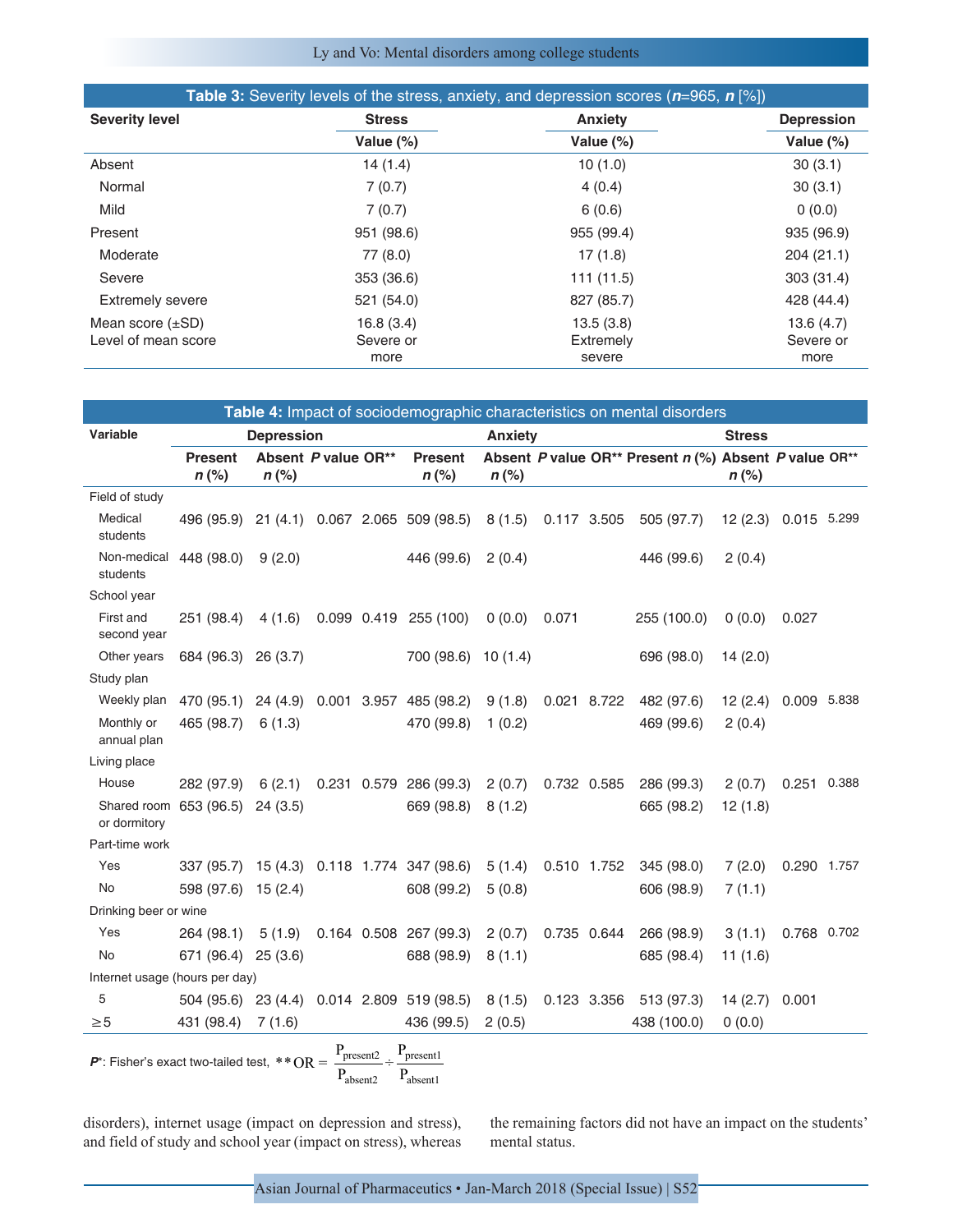#### **Combination of remarkable factors**

It became clear that individual variables were separately associated with each disorder, which meant that we continued to investigate the relationship between the four identified characteristics and the prevalence of developing the three disorders at an extremely severe level. According to the statistics, some 521 students (54.0%) suffered extremely severe stress. Further, 497 of the 521 (95.4%) had extreme anxiety disorder and 307 of the 497 (61.8%) had extremely severe depression. Consequently, among the 965 undergraduate participants in this study, 307 students (31.8%) suffered from three extremely severe disorders. Such a poor health status was found to be significantly associated with the students' study plans ( $\chi^2$  = 9.388, *P* = 0.002), school year ( $\chi^2$  = 11.758, *P* = 0.001), and internet usage ( $\chi^2$  = 12.687,  $P = 0.000$ , as shown in Table 5. Finally, these three variables were entered into a logistic regression model to establish a predictive equation. The study-related variables, namely, school year ( $P = 0.001$ ), study plan ( $P = 0.016$ ), and internet usage  $(P = 0.002)$  were found to be independent risk factors for the investigated outcome. The equation can be given as follows:

$$
\ln\left(\frac{p}{1-p}\right) = 0.507 - 0.514 \times \text{ School year} + 0.343 \times
$$

Study plan +0.442× Internet usage

Where *P* is the probability of not suffering from the three mental health disorders at an extremely severe level [Table 6].

## **DISCUSSION**

#### **The unequal distribution of mental disorders**

The prevalence of stress, anxiety, and depression symptoms among college students in Vietnam was found to be more than 90%. This result is much higher than the results found in other countries. In fact, the percentage of participants in previous health surveys found to be suffering from mental illness symptoms is unequal between continents, ranging from 20% among the America to 40% in Europe and 70% in Asia. More specifically, the lowest identified percentage was 25% in the United States and Canada,[24] which increased to 43% in Central and Eastern European<sup>[25]</sup> and finally rose to 70% in Pakistan.<sup>[9]</sup> This uneven occurrence of mental illness might be explained by the different distributions of resources between regions. According to the WHO report, the budget for mental health in Southeast Asia was 66.7%, compared to 92.6% in the America and 80% in the Eastern Mediterranean. The availability of treatment facilities for severe mental disorders in the primary care system of Southeast Asia was 44%, which was the lowest level of availability seen worldwide, being much lower than the primary care sources available in the America (66.7%) and Europe (65.3%).[26] In addition, one remarkable point concerns the fact that the data utilized in this study were mainly collected from students in Ho Chi Minh City, one of the most competitive and populous cities in Vietnam, which suggests that the prevalence of depression was found to be higher than in other areas. Indeed, previous reports have presented concerning statistics about the mental health of students in Ho Chi Minh City, for example, 73.1% of students were found to suffer from mental disorders due to stringent study programs, while 69.2% blamed their mental disorders on examination preparations.<sup>[27]</sup>

### **Understanding the significant associations of stress, anxiety, and depression**

Many types of stressors can contribute to the disordered state of individual students, including economic conditions, sociodemographic characteristics such as age, gender, marriage status, and social network, as well as academic factors such as school year, examinations, point average, and competitive rate in skills training.[28] However, university-related causes are more likely to adjust and eventually offer support for students. In this study, the higher rate of mental disorder found to exist among  $1^{st}$ - and  $2^{nd}$ -year students could be explained by various changes and unpredictable occurrences during the initial period of life as an undergraduate student. Adaptation processes take place when students enter university living accommodation, encounter financial difficulties, and separate from familial support, all of which mean taking responsibility for their own decisions.[29] Such external pressures can subject freshmen to mental strain or even cause severe damage to students' spiritual life. Based on prior studies, time management among students is particularly poor; therefore, using weekly plans is believed to help construct good study habits for students and support them in diminishing stress and anxiety.[30] Moreover, the association between study plans and mental disorders is consistent between this study and a previous study conducted in Vietnam, which illustrated the important impact of study plans on students over a 6-year period.<sup>[19]</sup> Finally, the duration of internet usage also exhibited a significant relation to psychological health. Students who use the internet for more than 5 h per day have a higher risk of becoming internet dependent or even additive internet users. Many prior studies have shown that excessive use of the internet will reduce the time spent with family, friends, and face-to-face appointments, which narrows both one's social network and communication.[31] As a result, a disruption to normal life might occur and cause depressive disorder or interpersonal sensitivity, which decreases one's ability to control life. The three remarkable mental disorders frequently observed among college students are depression, anxiety, and stress.[32] Hence, it is clear that the duration of internet usage is significantly associated with the prevalence of such mental disorders.

#### **Pressure among fields of study**

Many prior studies have presented results indicating that medical students experience more pressure than other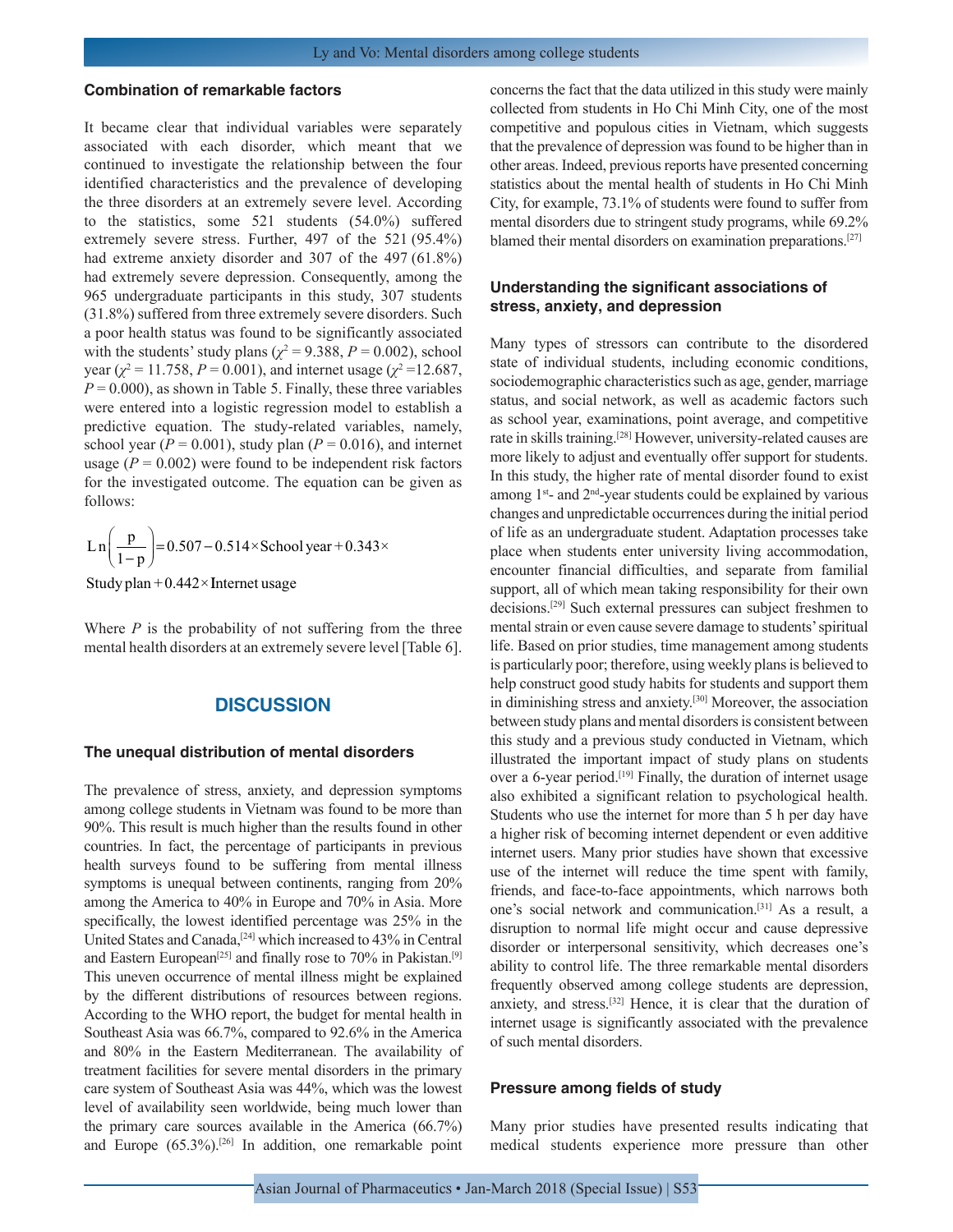Ly and Vo: Mental disorders among college students

| Table 5: Associations between the demographic factors and the rate of developing three extremely severe<br>disorders $(n=386)$ |                 |                  |                |         |  |  |
|--------------------------------------------------------------------------------------------------------------------------------|-----------------|------------------|----------------|---------|--|--|
| Variable                                                                                                                       | Present $n$ (%) | Absent $n$ $%$ ) | $\chi^2$ value | P value |  |  |
| Field of study                                                                                                                 |                 |                  |                |         |  |  |
| Medical students                                                                                                               | 160 (30.9)      | 357 (69.1)       | 0.385          | 0.535   |  |  |
| Non-medical students                                                                                                           | 147 (32.8)      | 301 (67.2)       |                |         |  |  |
| School year                                                                                                                    |                 |                  |                |         |  |  |
| $1st$ and $2nd$ year                                                                                                           | 103 (40.4)      | 152 (59.6)       | 11.758         | 0.001   |  |  |
| Other years                                                                                                                    | 204 (28.7)      | 506 (71.3)       |                |         |  |  |
| Study plan                                                                                                                     |                 |                  |                |         |  |  |
| Weekly plan                                                                                                                    | 135 (27.3)      | 359 (72.7)       | 9.388          | 0.002   |  |  |
| Monthly or annual plan                                                                                                         | 172 (36.5)      | 299 (63.5)       |                |         |  |  |
| Internet usage (hours per day)                                                                                                 |                 |                  |                |         |  |  |
| $<$ 5                                                                                                                          | 142 (26.9)      | 385 (73.1)       | 12.687         | 0.000   |  |  |
| $\geq$ 5 h daily                                                                                                               | 165 (37.7)      | 273 (62.3)       |                |         |  |  |

| <b>Table 6:</b> Logistic regression analysis $(n=386)$ |          |         |                    |                         |  |  |  |
|--------------------------------------------------------|----------|---------|--------------------|-------------------------|--|--|--|
| <b>Variables</b>                                       | в        | P value | <b>Adjusted OR</b> | 95% Confidence interval |  |  |  |
| School year                                            | $-0.514$ | 0.001   | 0.598              | $0.442 - 0.808$         |  |  |  |
| Study plan                                             | 0.343    | 0.016   | 1.409              | 1.066–1.862             |  |  |  |
| Internet usage                                         | 0.442    | 0.002   | 1.556              | 1.178-2.056             |  |  |  |
| Constant                                               | 0.507    | 0.000   |                    |                         |  |  |  |

students. This is because of the large amount of information input and pressure directly related to human life.<sup>[24,33]</sup> Moreover, a lack of social network relationships and the high risk of debt after graduation represent significant worries for numerous medical students, especially those who have a humble financial status.[34] In Spain, the prevalence of medical students suffering from emotional disturbances was 30%, which was higher than that found for other fields of study. [35] On the contrary, this research study found no differences in terms of experiencing mental disorders between medical students and students in other fields. Such a result could be explained by the fact that the level of academic pressure was unequal among colleges in the same field, which meant that students studying for the same major might suffer different levels of stress and anxiety. In addition, the health-care provision in private universities has more resources and exhibits more concern than that in public colleges, which provides students with more convenient and effective access to primary health treatment. As a result, the data collected from both types of colleges eliminated all the differences among the different fields of the study.

#### **Role of the logistic regression model**

In this study, both the dependent variables (prevalence of perceiving stress, anxiety, and depression) and three independent variables (school year, study plan, and internet usage) were identified as binary categorical variables. They were entered into a logistic regression analysis and then used to estimate the probability of a binary response based on the presence of certain factors. In addition, logistic regression was also regarded as a tool for establishing a predictive equation.<sup>[36,37]</sup> In this study, the predictors (school year, study plan, and internet usage) only had two values, "0" and "1," which represent the two groups of predictors. In terms of the school year, "1" was used for 1<sup>st</sup>- and 2<sup>nd</sup>-year participants and "0" for the others. Concerning the study plan, "1" inferred that the students had weekly plans, while "0" indicated the others. Likewise, students who used the internet for <5 h daily were regarded as "1," whereas "0" was used for the others. The predictive equation offered a percentage of correct answers of approximately 70%; therefore, health-care workers can use it to estimate the risk of mental illness among students. For instance, if a student is in the  $1<sup>st</sup>$  year (school year = 1), does not have a weekly study plan (study plan  $= 0$ ), and uses the internet for more than 5 h daily (internet usage  $= 0$ ), the probability of suffering three extremely severe illnesses (1-p) is 50.2%. However, if that student is in the final year (school year = 0), has a weekly study plan (study plan = 1), and uses the internet for  $\leq$  5 h daily (internet usage = 1), then the probability of suffering three extremely severe illnesses (1-p) is 21.6%. In this way, the predictive equation can support careers counselors or lecturers in achieving an early diagnosis as well as assist in the primary risk estimation of students' mental illness.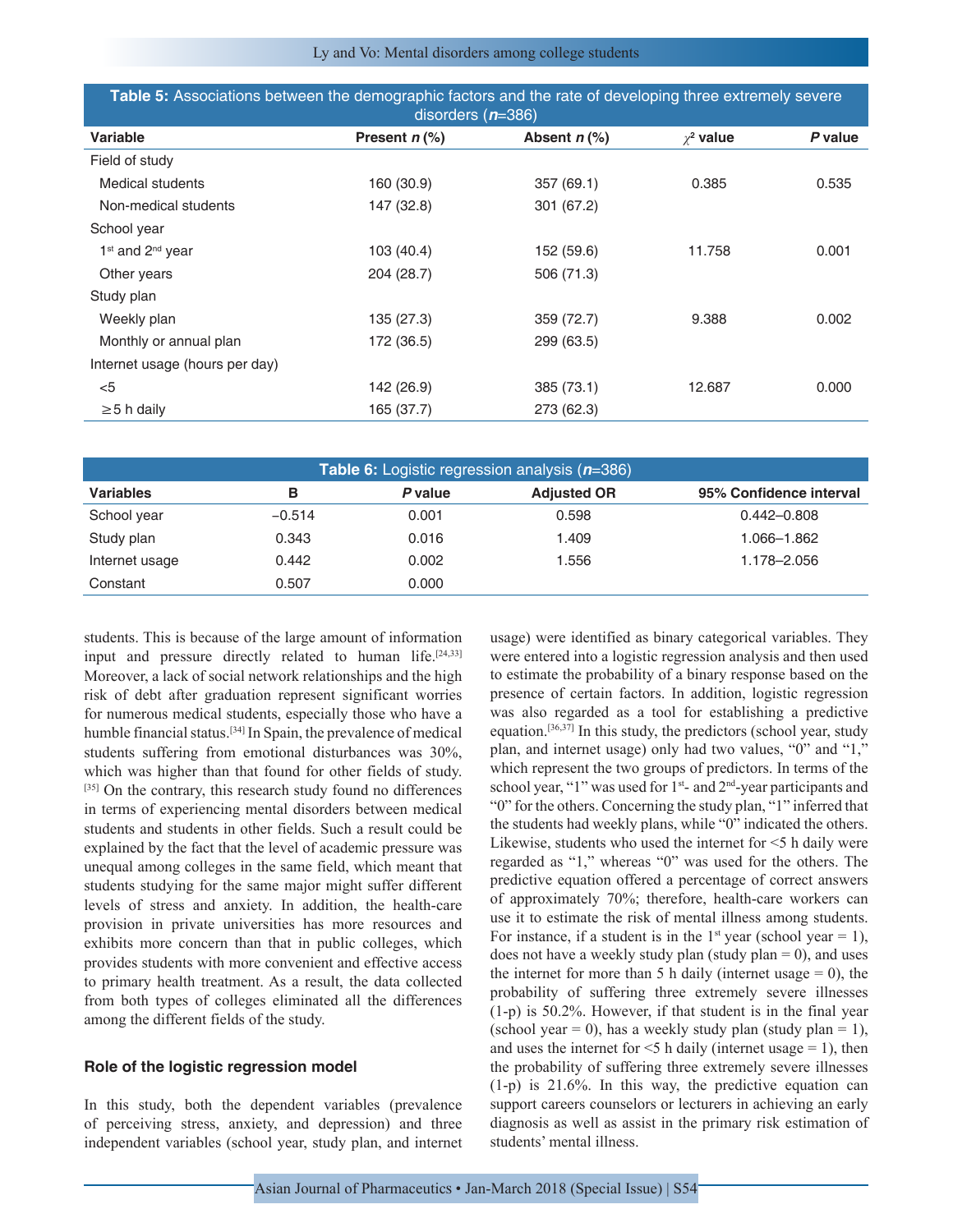## **LIMITATIONS**

This study had a number of limitations. First, the data collection process was launched online and lasted for only 1 month, which meant that this study could not reach all colleges students. It also resulted in some challenges when verifying information provided by the participants. Second, the study concentrated on just seven demographic characteristics, consisting of both academic factors and habitual elements; hence, the predictive equation is not totally accurate.

## **CONCLUSION**

The prevalence of college students in Vietnam who suffer from mental disorders was found to be approximately 90%. Such an alarming finding strongly indicates an urgent need for the implementation of an intensified and enhanced psychological management program. The school year, study plan, and duration of internet usage were all significantly associated with stress, anxiety, and depression. Hence, these three factors need to be thoroughly considered during the initial diagnostic process. The recommended means of avoiding poor mental health status are making weekly study plans, limiting the amount of time spent on the internet, and confiding in friends, family, or counselors about any challenges faced.

## **ACKNOWLEDGMENTS**

We would like to thank all the college students who participated in the survey and provided valuable information for this study.

## **REFERENCES**

- 1. Shaw TE, Currie GP, Koudelka CW, Simpson EL. Eczema prevalence in the united states: Data from the 2003 national survey of children's health. J Invest Dermatol 2011;131:67-73.
- 2. World Health Organization. Global Burden Disease\_ Report 2004 Update. Geneva: World Health Organization; 2004.
- 3. Vigo D, Thornicroft G, Atun R. Estimating the true global burden of mental illness. Lancet Psychiatry 2016;3:171-8.
- 4. Christodoulou GN. DEPRESSION: A Global Crisis. Geneva: WHO; 2012.
- 5. WHO. The Global Burben of Disease: A Response to the Need for Comprehensive, Consistent and Comparable Global Information on Diseases and Injuries. Geneva: WHO; 2003.
- 6. Organization WH. MhGAP: Mental Health Gap Action Programme: Scaling up care for Mental, Neurological

and Substance use Disorders. Geneva: WHO; 2008.

- 7. World Health Assembly. Global Burden of Mental Disorders and the Need for a Comprehensive, Coordinated Response from Health and Social Sectors at the Country Level: Report by the Secretariat; 2012.
- 8. Bewick B, Koutsopoulou G, Miles J, Slaa E, Barkham M. Changes in undergraduate students' psychological wellbeing as they progress through university. Stud Higher Educ 2010;35:633-45.
- 9. Khan MS, Mahmood S, Badshah A, Ali SU, Jamal Y. Prevalence of depression, anxiety and their associated factors among medical students in Karachi, Pakistan. J Pak Med Assoc 2006;56:583-6.
- 10. Garlow SJ, Rosenberg J, Moore JD, Haas AP, Koestner B, Hendin H, *et al.* Depression, desperation, and suicidal ideation in college students: Results from the american foundation for suicide prevention college screening project at Emory University. Depress Anxiety 2008;25:482-8.
- 11. Keyes CL, Eisenberg D, Perry GS, Dube SR, Kroenke K, Dhingra SS, *et al.* The relationship of level of positive mental health with current mental disorders in predicting suicidal behavior and academic impairment in college students. J Am Coll Health 2012;60:126-33.
- 12. Cuttilan AN, Sayampanathan AA. Ho RC-M. Mental health issues amongst medical students in Asia: A systematic review [2000–2015]. Ann Trans Med 2016;4:72.
- 13. Sokratous S, Merkouris A, Middleton N, Karanikola M. The association between stressful life events and depressive symptoms among Cypriot university students: A cross-sectional descriptive correlational study. BMC Public Health 2013;13:1121.
- 14. Verger P, Combes JB, Kovess-Masfety V, Choquet M, Guagliardo V, Rouillon F, *et al.* Psychological distress in first year university students: Socioeconomic and academic stressors, mastery and social support in young men and women. Soc Psychiatry Psychiatr Epidemiol 2009;44:643-50.
- 15. Dyson R, Renk K. Freshmen adaptation to university life: Depressive symptoms, stress, and coping. J Clin Psychol 2006;62:1231-44.
- 16. Ali Talaei AR, Saghebi A. A survey of depression among Iranian medical students and its correlation with social support and satisfaction. J Pak Psychiatric Soc 2008;5:90.
- 17. Kaya M, Genç M, Kaya B, Pehlivan E. Prevalence of depressive symptoms, ways of coping, and related factors among medical school and health services higher education students. Turk Psikiyatri Derg 2007;18:137-46.
- 18. Dat NNB. Psychological treatment in depression. Journal of Psychology 2002;11:37-40.
- 19. Thuan LM. Psychical disorders in medical student: A survey in the University of Medicine and Pharmacy at Ho Chi Minh City. Thesis 2011.
- 20. Lawrence KM, Noonan A, Miranda J, *et al.* Mental Health: Culture, Race, and Ethnicity. Rockville, MD: